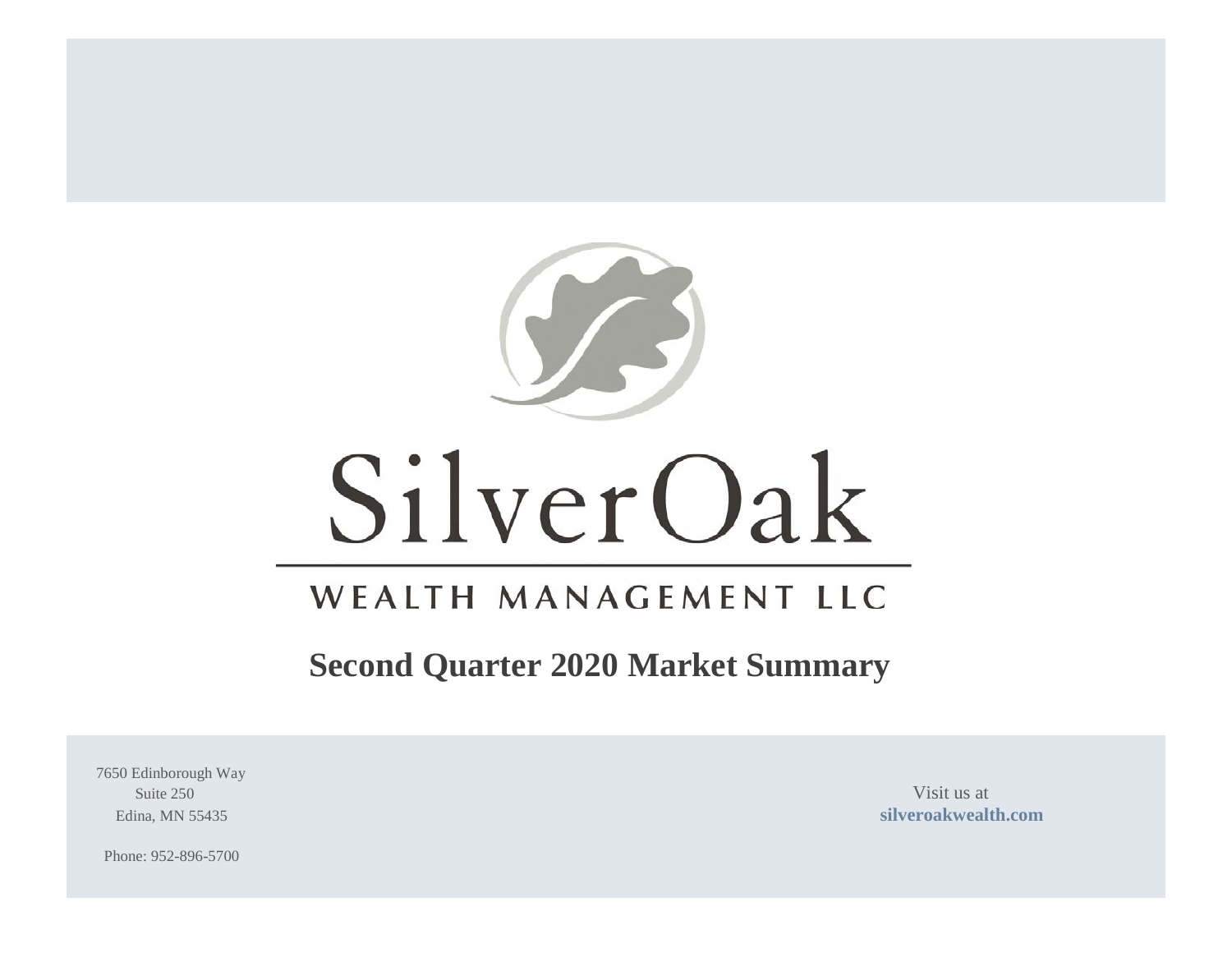## **Second Quarter 2020 Market Summary**

The quarter began with the shutdown of the U.S. economy, tens of millions of people suddenly unemployed, and plunging asset prices. The world had turned upside down. The first quarter was one of the worst quarters for equity markets in history. However, the swift and significant actions from the Federal Reserve and Congress stemmed the economic damage, turning the second quarter into one of the best quarters in history. The economic impact of COVID-19 and the governmental reaction were both of historic proportions. The seemingly limitless buying power of the Fed and their positive influence on risk-taking has sparked a recovery of asset prices. The NASDAQ finished the quarter at all-time highs, while the S&P 500 is not far behind. Although, a full market cycle typically transpires over the course of years, this one has occurred over a few months!

We frequently talk with our clients about a Venn diagram that lays a foundation for thinking of the interplay between the economy, markets, and politics. These spheres can influence each other, but they can also exist independently. Although the markets have been very strong the past few months and economic metrics have improved from shockingly poor levels, overall economic conditions still could be considered tepid, at best. Unemployment remains high but unemployment benefits and fiscal stimulus payments have helped to offset lost income. The personal savings rate hit an all-time high in April of 32%; however, that figure has already started to decline. There are some bright spots in the economy that are seeing more pent-up consumer demand. Spending trends have shifted from travel and leisure to home improvement and on-line shopping. Lastly, politics are as polarized as ever and U.S. elections are approaching later in the fall.

In this environment, it is reasonable to question how markets can be near all-time highs while there is still great uncertainty and a large percentage of the population is struggling. Have the markets gotten ahead of themselves? The economic and social implications of COVID-19 are real, but for many the strong market returns seem to suspend reality. This may be due to many market participants underestimating the Fed's influence on liquidity and asset prices thus far. Nonetheless, there is no sure way to know if the market advance has been justified or fueled by speculation. Time will tell.

U.S. large company stocks, represented by the S&P 500 Index, were up 20.5% during the second quarter of 2020. U.S. small company stocks, represented by the Russell 2000 Index, were up 25.4% during the quarter but are down 6.6% over the past year. The market breadth of the recovery has been shallow and dominated by large technology growth companies as investors seek companies they feel will benefit in a post COVID world.

Financials and Energy have lagged YTD; however, the latter had a solid quarter with the rebound in oil prices. International stocks, represented by the MSCI ACWI ex US Index, were up 16.1% during the quarter.

The Bloomberg Barclays U.S. Aggregate Bond Index, which represents a broad basket of bonds, was up 2.9%. Fixed income returns benefitted from the narrowing of credit spreads as the result of the Fed's bond purchases and liquidity programs. The Fed indicated that the Fed funds rate will likely remain low for many years and are committed to the bond purchase programs to support the fixed income markets.

**Broad Market Index Returns**



Based on the recovery of asset prices, investors seem to feel the economic recovery is well underway and their worst fears have not been realized. This recession may turn out to be the shortest, but sharpest ever. Many states have opened up with limited restrictions. However, it hasn't been smooth sailing as over the past few weeks certain states have seen a dramatic increase in COVID-19 cases and thus have had to reinstate some restrictions. Research and our understanding of the virus increases daily while vaccine trials are ongoing and have shown promise for 2021 production. While we don't know how this pandemic will play out, it seems inevitable that certain aspects of daily life may have changed indefinitely and citizens will have to learn to live with COVID-19.

#### SECOND QUARTER 2020 MARKET SUMMARY [silveroakwealth.com](http://www.silveroakwealth.com/silveroakwealth.aspx) | Page 2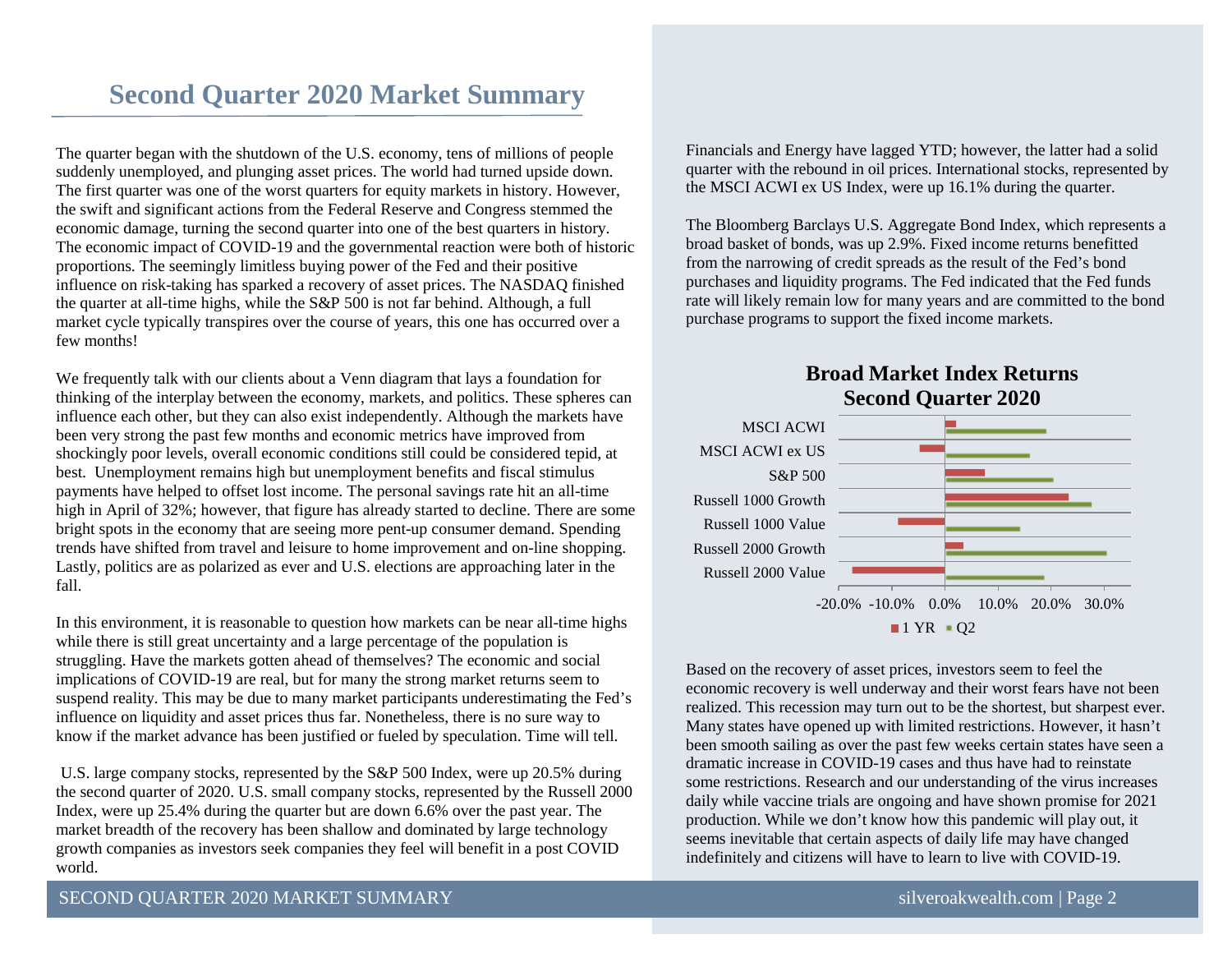Even if COVID-19 concerns ease, there will be continued uncertainty with the U.S. elections approaching in the fall and potentially deteriorating U.S./China relations. We can paint scenarios in which the market could move significantly in either direction. Currently, investors seem to be weighing the positive outcomes more heavily as the massive amount of current and expected fiscal and monetary stimulus may have put a floor in risk assets.

Considering the extreme negative and subsequent positive market volatility over the past two quarters, now is a great time to self-reflect and determine if your asset allocation is truly consistent with your risk tolerance and aligns with your long-term goals. Some investors may have felt like they were riding an emotional roller-coaster and were not comfortable seeing significant declines in their portfolio. While others may have held tight, knowing their portfolio and financial situation meets their long-term objectives. Lastly, other investors may have felt they could tolerate even more risk in their portfolio than previously thought. Over the remainder of the year, a key topic that we will continue to discuss with our clients is their reflection on the past two quarters and how that may affect their ability and willingness to take risk.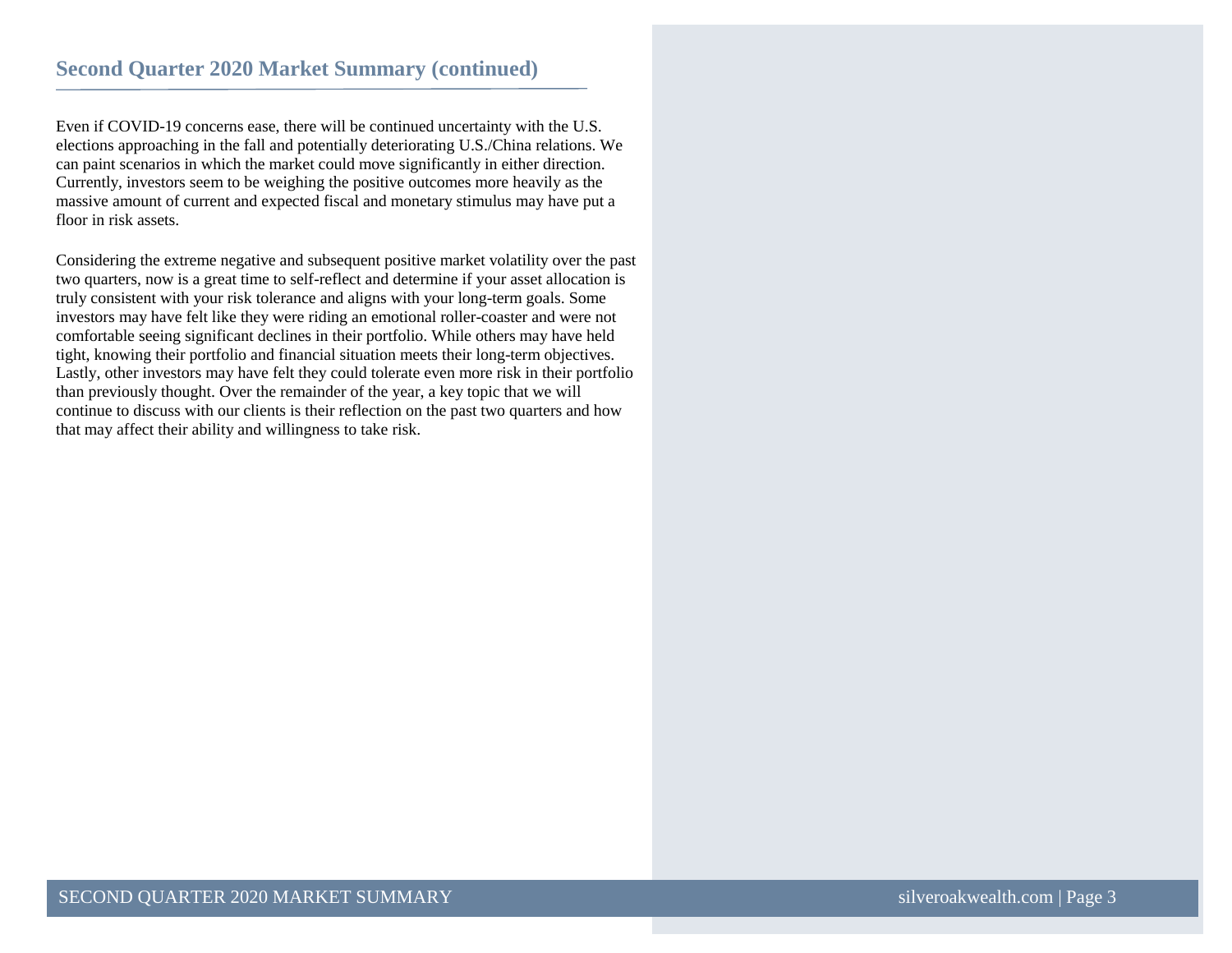#### **MACROECONOMICS**

- The Bureau of Economic Analysis released the advanced estimate of second quarter 2020 real GDP, an annual rate decrease of 32.9% from the preceding quarter. The dramatic decline in GDP was due to the "stay-at-home" orders across the U.S. in April and May. Third quarter estimates expect a large positive GDP growth rate as economic activity rebounds.
- The U.S. government is looking to pass another round of stimulus to support businesses, individuals and state and local governments.
- The ISM Manufacturing Index remained weak to start the quarter, but picked up in June, finishing at 52.6, versus 49.1 in March. Typically, when the ISM Index is above 55 it is bullish and when it is below 45 it is bearish. The ISM Non-Manufacturing Index was also very weak in April and May but rebounded to 57.1 in June.
- In June, the Conference Board Leading Economic Index increased 2.0% month-overmonth to 102.0. The index, which is a composite of leading employment, housing, manufacturing, and market indicators, has increased in the past two months after falling significantly from January highs.
- The price of WTI Crude Oil was \$39.27 at the end of June, which is 91.5% higher than \$20.51 at the end of March. The price of Brent Crude Oil ended the quarter at \$41.64, which is 180.4% higher than at the end of March. The price of oil has been extremely volatile over the past few months due to a supply and demand imbalance; however, the price has been more stable in the past month.
- Inflation had remained stable over the past few years around 2.0%; however, in the past few months CPI has fallen considerably. In June, headline CPI increased only 0.6% year-over-year. Core CPI, which does not include food and energy, had a 1.2% increase.

#### **CONFIDENCE METRICS**

- Consumer confidence weakened due to the impact of COVID-19 and the shutdown of the economy in April and May. With the partial re-opening of the economy and monthover-month improvement in employment, consumer confidence marginally increased in June.
- The University of Michigan Consumer Sentiment Index final reading for June was 78.1, which is a significant decline from its high of 101.0 in February.
- The Conference Board's Consumer Confidence Index June reading was 98.3, down from 118.8 in March.



#### **University of Michigan Consumer Sentiment Index as of 6/30/20**

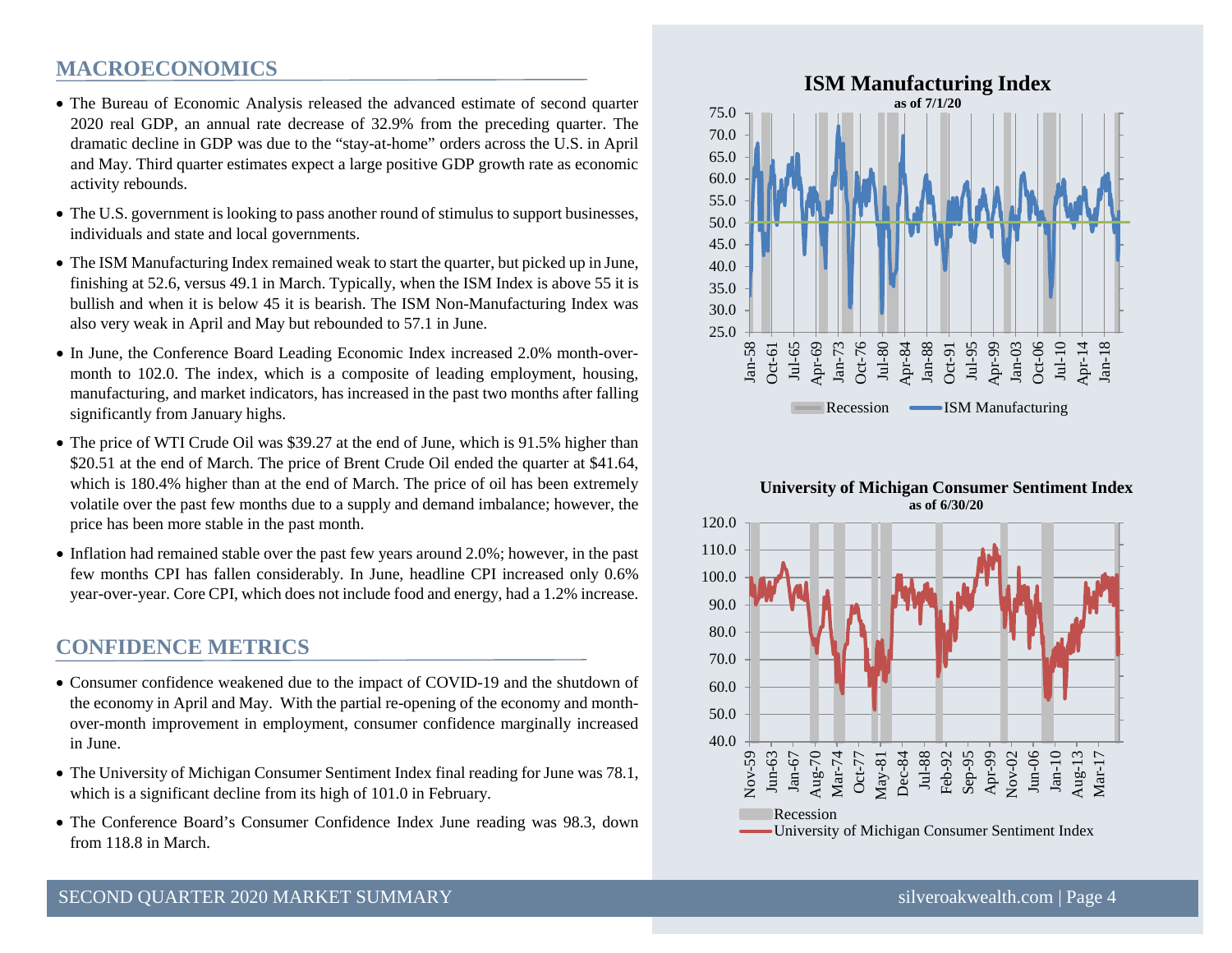#### **HOUSING**

- The housing sector stalled during the COVID-19 shutdown. However, housing data appears to be recovering as states and businesses have "re-opened". In addition, lower mortgage rates will continue to support the sector.
- Preliminary existing home sales decreased in the quarter, with a monthly average annualized rate of 4.32 million units from 5.48 million units in the first quarter. Unsold home supply remains at low levels.
- The preliminary existing home sale prices for June were 3.5% higher than the levels of one year ago. Prices have been trending up since the beginning of 2012 and are currently at all-time highs.
- New home sales and prices were lower during the quarter but remain healthy.
- S&P Case-Shiller 20-City Home Price Index (seasonally adjusted) showed home prices rose over 3.7% year-over-year in May. Of the locations in the Index, home prices in San Francisco, Seattle, Phoenix, Las Vegas, and Denver have risen the most since 2011, while New York, Chicago and Washington D.C. have seen the least price growth.
- Housing starts were down significantly during the quarter, bottoming in April. However, in May and June, housing starts have started to rebound.

#### **EMPLOYMENT**

- The labor market has weakened significantly due to the impact of COVID-19, and will likely take many years to return to pre-COVID-19 levels. Fiscal stimulus has aided to offset some of the damage to household incomes.
- During the quarter, nonfarm payrolls averaged 4,429,000 jobs subtracted per month due to an April report that saw a historic decline in payrolls. In May and June, there were positive jobs added to payrolls.
- The unemployment rate increased during the quarter to 11.1% and peaking at 14.7% in April. The unemployment rate is the highest it has been since WWII.
- Initial Jobless Claims surged to an all-time record in April. Many of the jobless claims are in the restaurant, leisure, retail and education sectors.



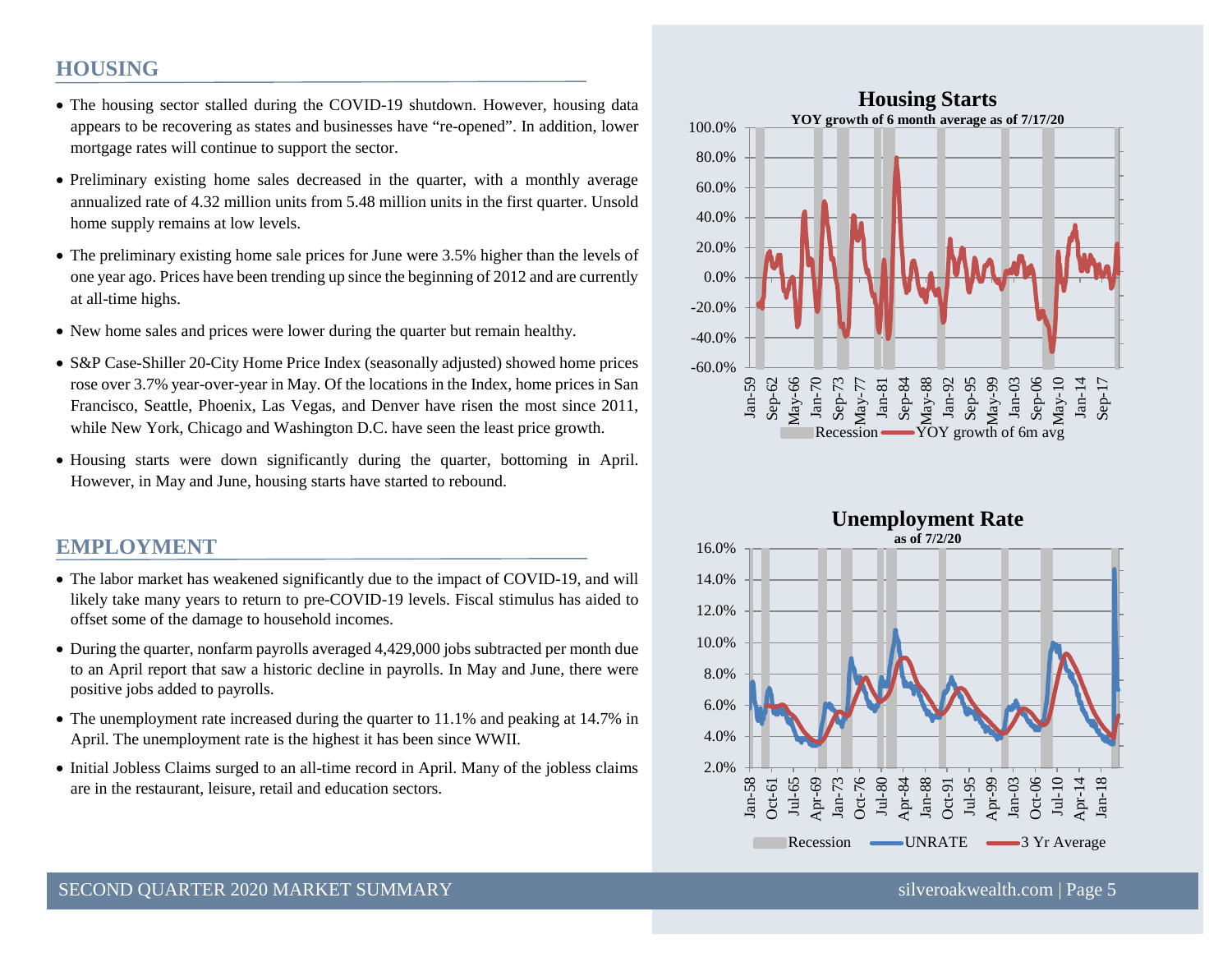#### **FED POLICY**

- The Federal Open Market Committee (FOMC) kept the federal funds rate at a target range of 0.00% - 0.25% in June. The Fed will keep the fed funds rate low for an extended period of time.
- The Fed's economic projections for GDP, unemployment rate and inflation appear to be more subdued than consensus market expectations. The projections show a more prolonged recovery. Continued monetary stimulus may be required in that scenario, thus the Fed reiterated that they have more tools they could use to combat economic weakness.
- Monetary stimulus by the Federal Reserve has pushed its balance sheet above \$7T from \$4T in February. If the Fed were to continue its asset purchase programs and use all of the announced capacity in their credit facilities, their balance sheet would grow to \$10T.

#### **FIXED INCOME**

- During the second quarter, U.S. Treasury yields did not change much across the curve as the Fed remains committed to their bond buying programs.
- Short-term interest rates are controlled or heavily influenced by central banks, whereas long term interest rates are controlled by market forces and economic growth.



**Federal Reserve Balance Sheet, assets in trillons \$**



#### **10-Year Treasury Yield as of 7/1/2020**



SECOND OUARTER 2020 MARKET SUMMARY [silveroakwealth.com](http://www.silveroakwealth.com/silveroakwealth.aspx) | Page 6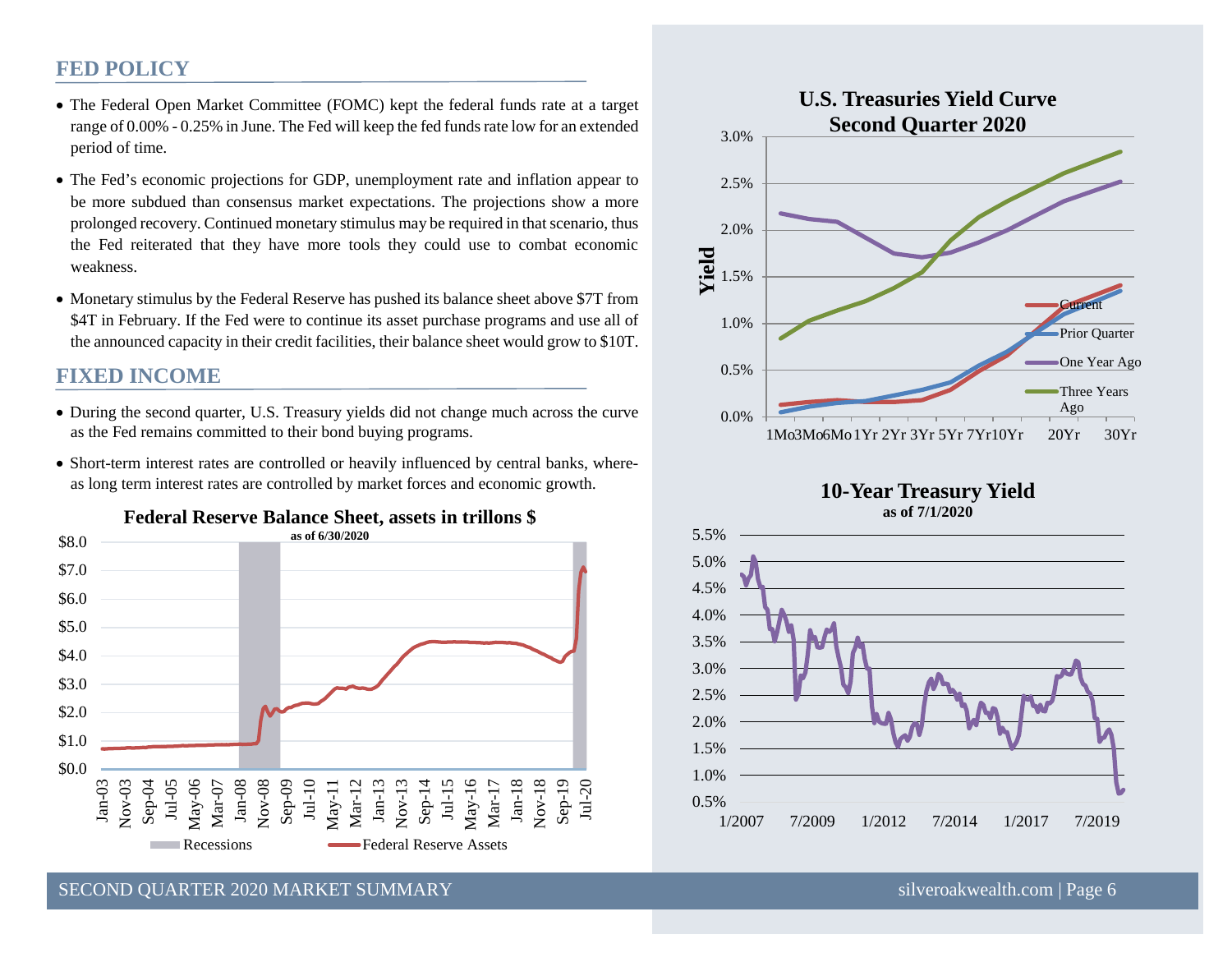#### **FIXED INCOME (continued)**

- During the quarter, the Bloomberg Barclays U.S. Aggregate Index returned 2.9%. Credit sectors outperformed Treasuries during the second quarter. Emerging market debt, high yield and investment grade corporates had the strongest performance.
- Defaults and downgrades have increased; however, credit spreads have continued to contract.
- The Fed's impact on the fixed income market with their monetary stimulus, including bond purchasing programs, has been significant. It has reduced volatility and encouraged investors to take risk, which has led to strong returns in the credit sectors since April.
- U.S. and foreign developed government yields are the lowest they have been in history. The compensation for the interest rate risk is not compelling. That being said, Treasuries remain one of the only asset classes negatively correlated to equities.



#### **Credit Spreads - High Yield as of 7/1/2020**

#### **Fixed Income Returns Second Quarter 2020**









SECOND OUARTER 2020 MARKET SUMMARY SILVER AND SILVER SUMMARY SILVER SILVER SILVER SILVER SILVER SILVER SILVER SUMMARY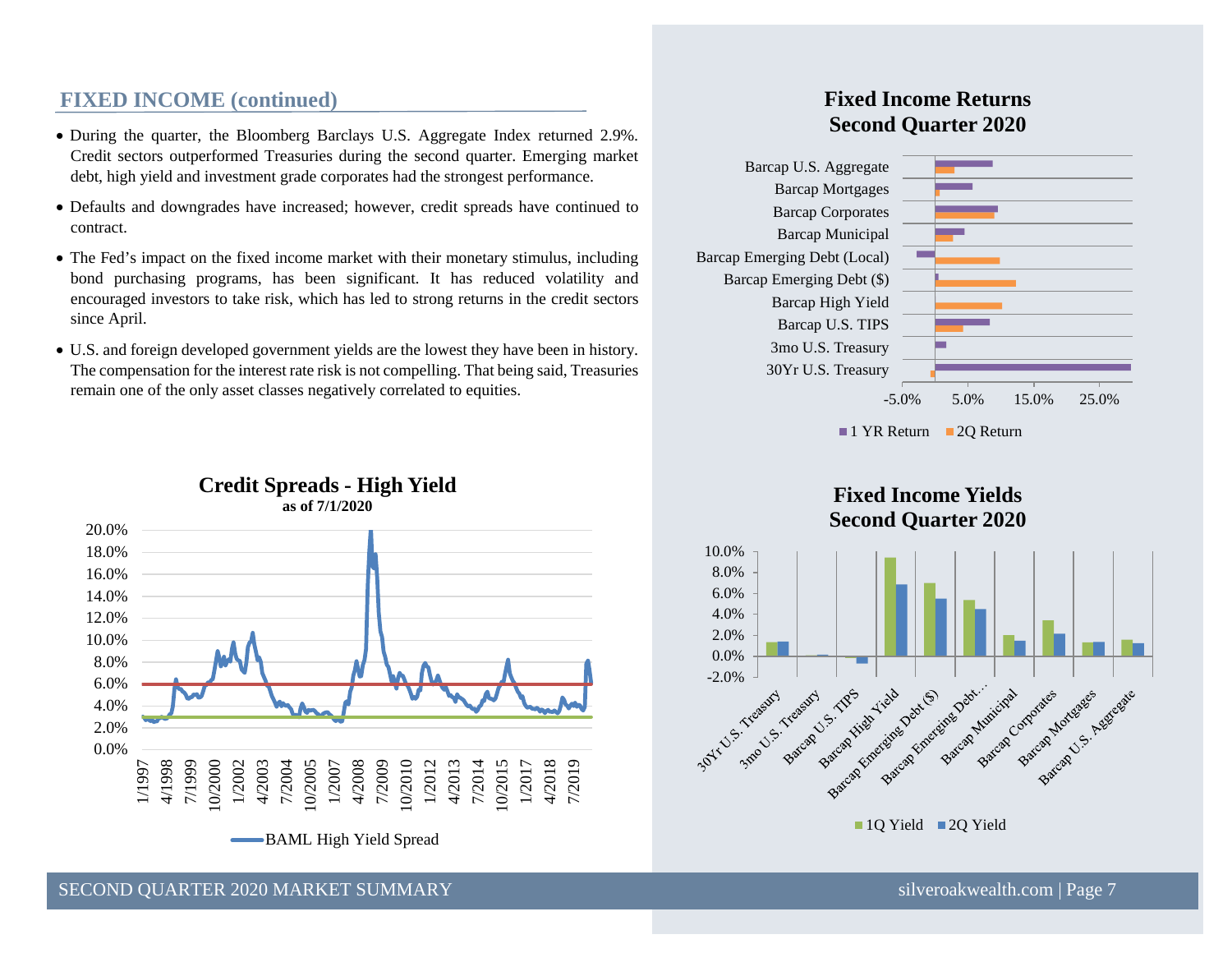#### **EQUITIES**

- Risk assets have been supported by monetary and fiscal policy, leading to a strong rebound in prices in the second quarter. Equities advanced seemingly every time there was a COVID-19 vaccine announcement or the potential for more stimulus.
- As a style, growth continued to outperform versus value. The NASDAQ Composite Index, which is concentrated by growth sectors, is at all-time highs.
- The top 5 names by market cap (Apple, Microsoft, Amazon, Google and Facebook) in the S&P 500 Index make up over 23% of the index. The concentration of market cap in the top names in the index is at historical levels.
- Upcoming risks that the market will need to navigate include the U.S. elections in the fall and geopolitical events, such as the U.S./China rivalry, that continually seem to flare up. In addition, the economy may continue to be hampered by additional waves of COVID-19 infections. Policy response will be a key determinant as the population learns to live with the virus.

### **U.S. Value vs. Growth Relative Equity Performance (as of 6/30/20)**



#### **Equity & Fixed Income Market Annual Returns (as of 6/30/2020)**

Barclays US Agg Bond  $\blacksquare$  S&P 500  $\blacksquare$  MSCI EAFE  $\blacksquare$  MSCI EM



**Country Weighting in MSCI ACWI (as of 7/28/2020)**

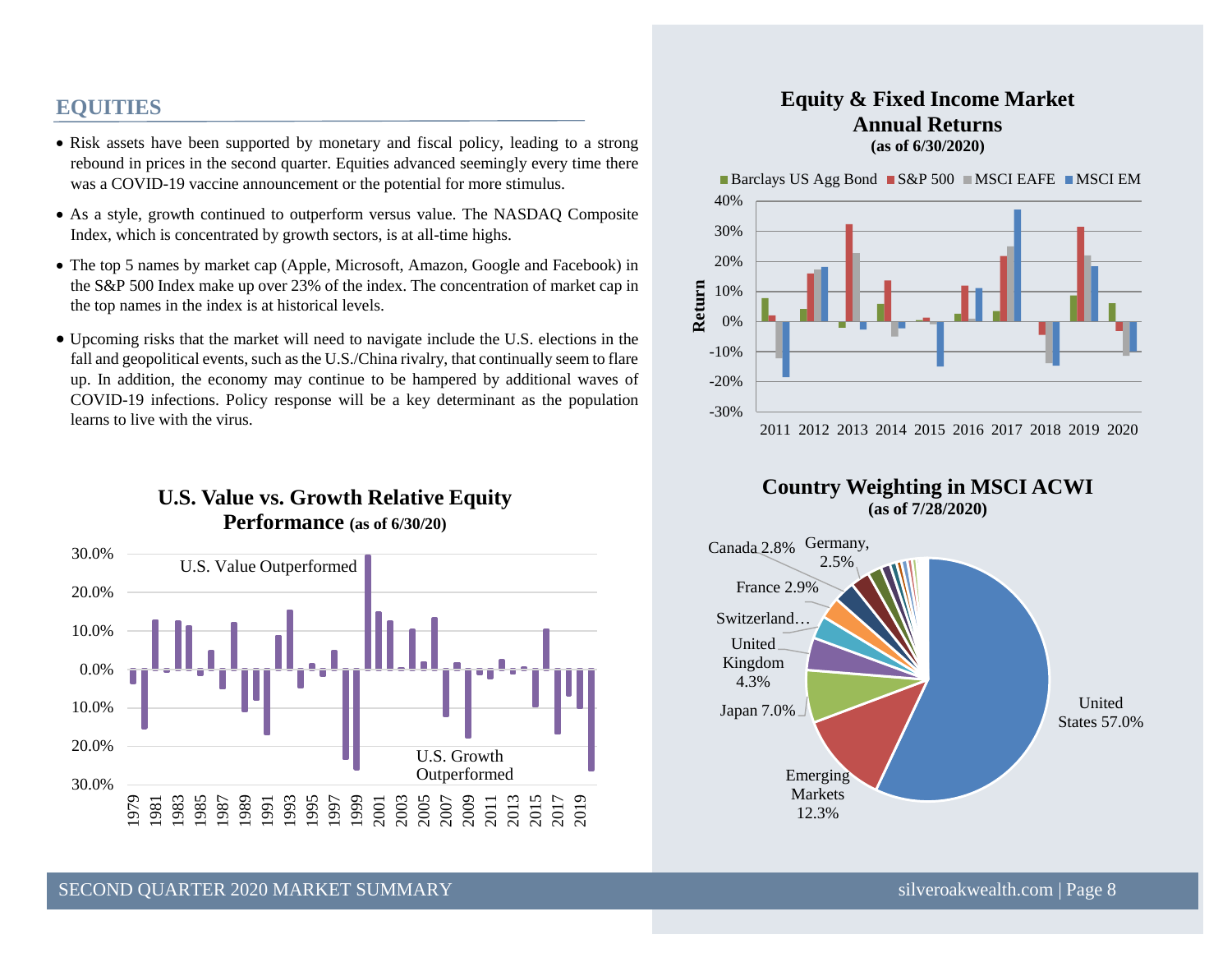#### **DOMESTIC EQUITIES**

- The Russell 1000 Index, comprised of large and mid-capitalization stocks, posted a total return of 21.8% during the second quarter. All sectors were up during the quarter led by Technology and Energy. On a year-over-year basis, the Russell 1000 Index has increased 7.5%.
- Small capitalization stocks, as represented by the Russell 2000 Index, increased 25.4% during the second quarter. On a year-over-year basis, the index has decreased 6.6%.
- Corporate operating earnings have declined significantly and are expected to bottomout over the next few quarters. Industries such as energy, retail, leisure and financials will be impacted more by the current environment than many technology and health care companies. However, the market has already started to price in the rebound of earnings in 2021.
- Valuations based on P/E have risen to highs last seen in the late 1990s, as markets have rebounded despite falling earnings. Valuations relative to fixed income provide a more compelling view. Over the short-term, valuations tend to have little influence on returns but over longer periods they tend to be more correlated.



| <b>Second Quarter 2020 Returns</b> |       |       |        |
|------------------------------------|-------|-------|--------|
|                                    | Value | Core  | Growth |
| <b>Mega Cap</b>                    |       | 22.1% |        |
| Large Cap                          | 14.3% | 21.8% | 27.8%  |
| Mid Cap                            | 20.0% | 24.6% | 30.3%  |
| <b>Small Cap</b>                   | 18.9% | 25.4% | 30.6%  |
| <b>Micro Cap</b>                   | 22.9% | 30.5% | 38.8%  |

#### **U.S. Equity Market Returns by Major Sector (Securities in S&P 500, Second Quarter 2020)**



SECOND QUARTER 2020 MARKET SUMMARY [silveroakwealth.com](http://www.silveroakwealth.com/silveroakwealth.aspx) | Page 9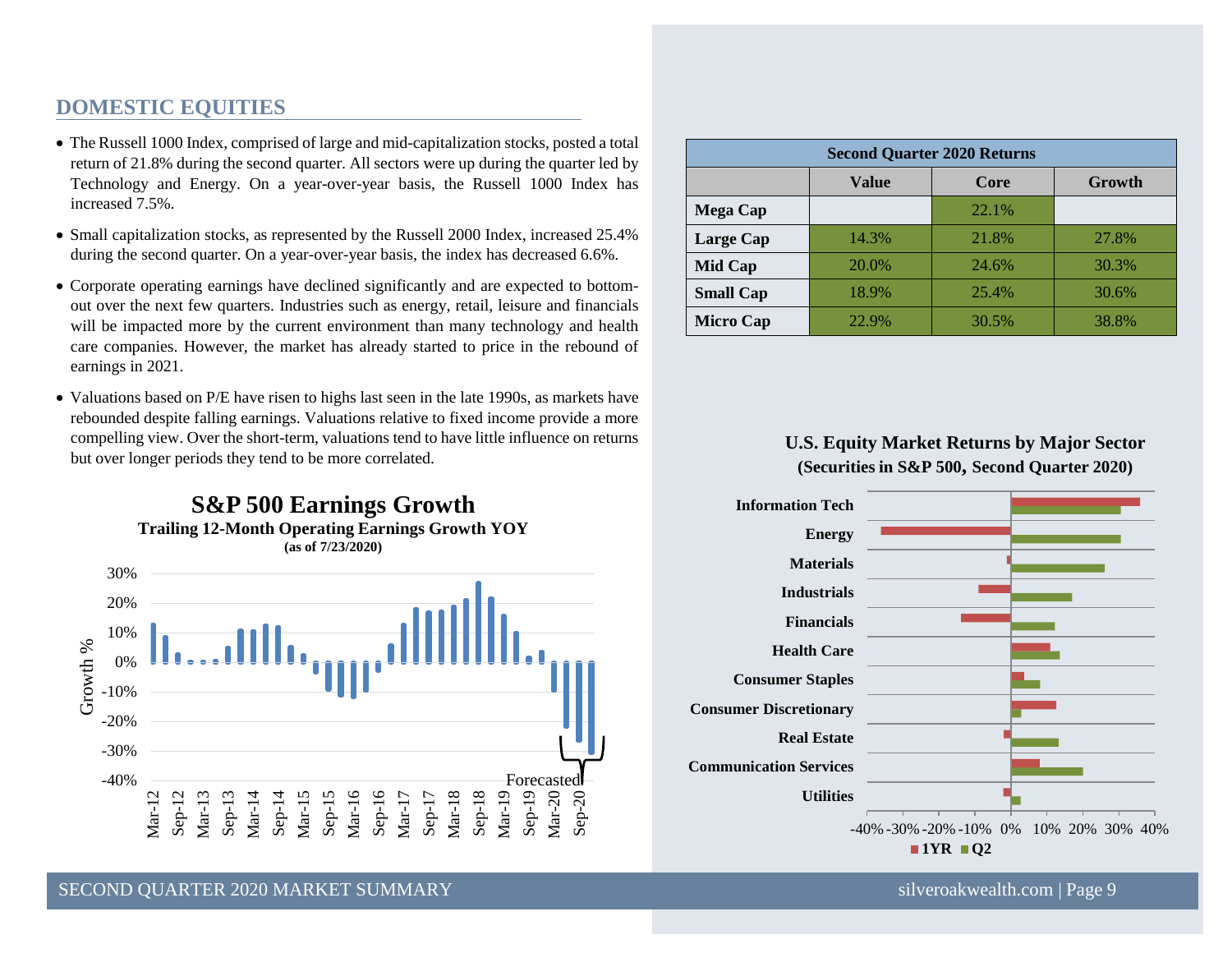#### **INTERNATIONAL EQUITIES**

- Developed international stocks, as represented by the MSCI EAFE, were up 14.9% during the quarter. On a year-over-year basis, the EAFE is down 5.1%, performing worse than U.S. domestic equities.
- Emerging market stocks outperformed developed markets during the second quarter as the MSCI Emerging Markets Index rose 18.1%. On a year-over-year basis, emerging market stocks have a slight edge versus developed markets with a return of -3.4%.
- Most international markets have seen a partial rebound in economic data in the past two months. In addition, monetary and fiscal stimulus have helped support markets.
- The U.S. dollar depreciated during the quarter, benefitting international equity performance.
- The past few years have seen the rise of populism and de-globalization pressures. Going forward, global asset diversification may provide more benefit than it has over the previous decade.

**U.S. vs. International Equity Performance** 



#### S&P 500 TR vs. MSCI EAFE NR



### **Non-U.S. Equity Market Returns Second Quarter 2020**